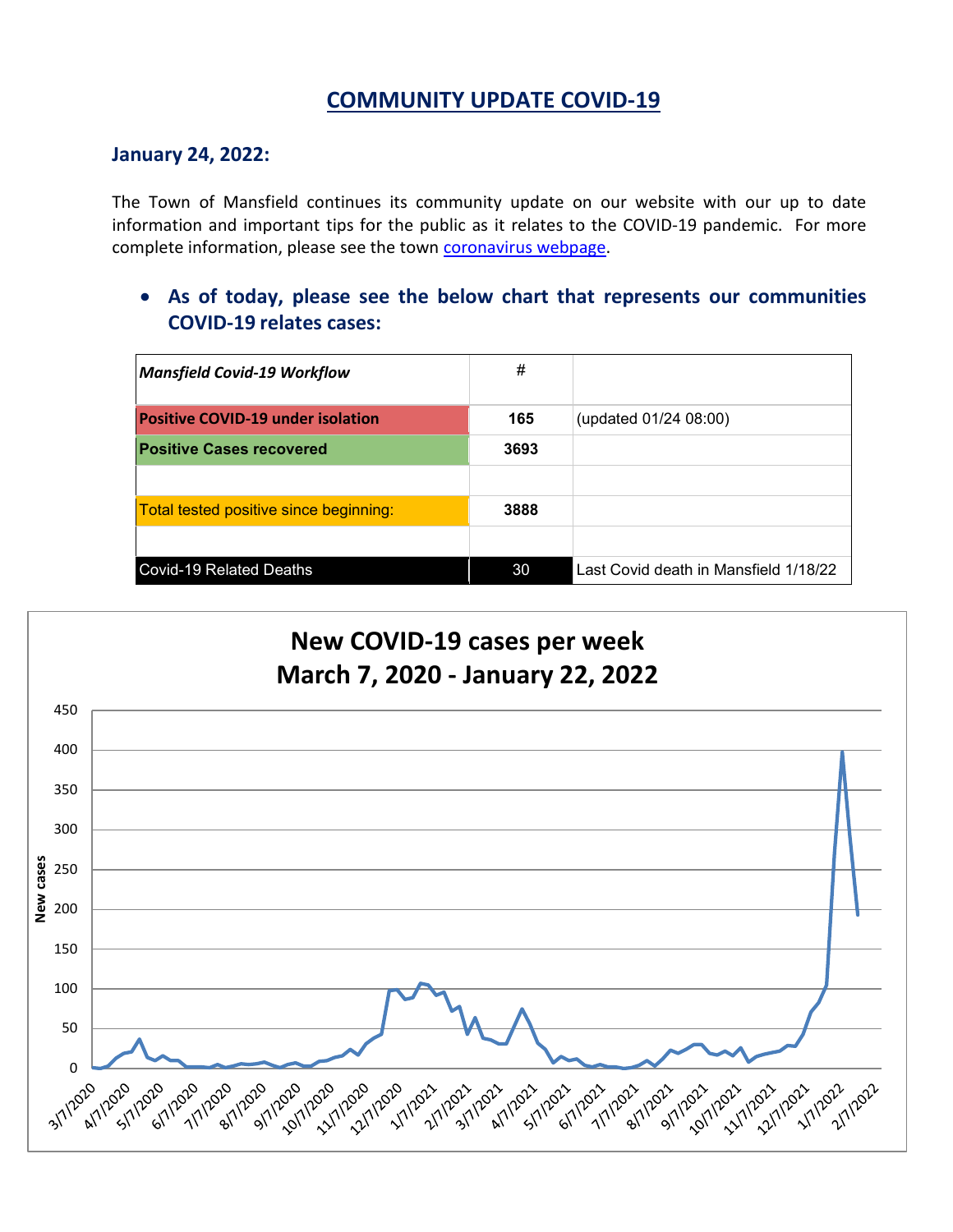

\*The Centers for Disease Control and Prevention (CDC) now recommends that Americans stay "up to date" with [COVID-19 vaccines,](https://www.cdc.gov/coronavirus/2019-ncov/vaccines/stay-up-to-date.html) rather than be "fully vaccinated." Up to date means a person has received all recommended COVID-19 vaccines, including any booster dose(s) when eligible. Fully vaccinated means a person has received their primary series of COVID-19 vaccines.

• [Get Vaccinated Against COVID-19](https://www.mass.gov/covid-19-vaccine) for individuals age 5+

### **Important Links for Vaccination:**

- MA COVID-19 Vaccine Information: [www.mass.gov/info-details/massachusetts-covid-19](http://www.mass.gov/info-details/massachusetts-covid-19-vaccine-information) [vaccine-information](http://www.mass.gov/info-details/massachusetts-covid-19-vaccine-information)
- Find a Vaccine Location, including boosters: [www.vaxfinder.mass.gov](http://www.vaxfinder.mass.gov/)
- COVID-19 Vaccine frequently asked questions: [www.mass.gov/info-details/covid-19-vaccine](http://www.mass.gov/info-details/covid-19-vaccine-frequently-asked-questions)[frequently-asked-questions](http://www.mass.gov/info-details/covid-19-vaccine-frequently-asked-questions)
- COVID-19 vaccine booster shots, ages 12+: www.cdc.gov/coronavirus/2019 ncov/vaccines/booster-shot.html
- COVID-19 booster frequently asked questions: [www.mass.gov/info-details/covid-19-booster](http://www.mass.gov/info-details/covid-19-booster-frequently-asked-questions)[frequently-asked-questions](http://www.mass.gov/info-details/covid-19-booster-frequently-asked-questions)
- Generate a COVID-19 digital vaccine card: [www.MyVaxRecords.Mass.Gov](http://www.myvaxrecords.mass.gov/)
- Request a copy of your vaccine record: [www.mass.gov/info-details/requesting-a-copy-of](http://www.mass.gov/info-details/requesting-a-copy-of-your-covid-19-vaccination-record)[your-covid-19-vaccination-record](http://www.mass.gov/info-details/requesting-a-copy-of-your-covid-19-vaccination-record)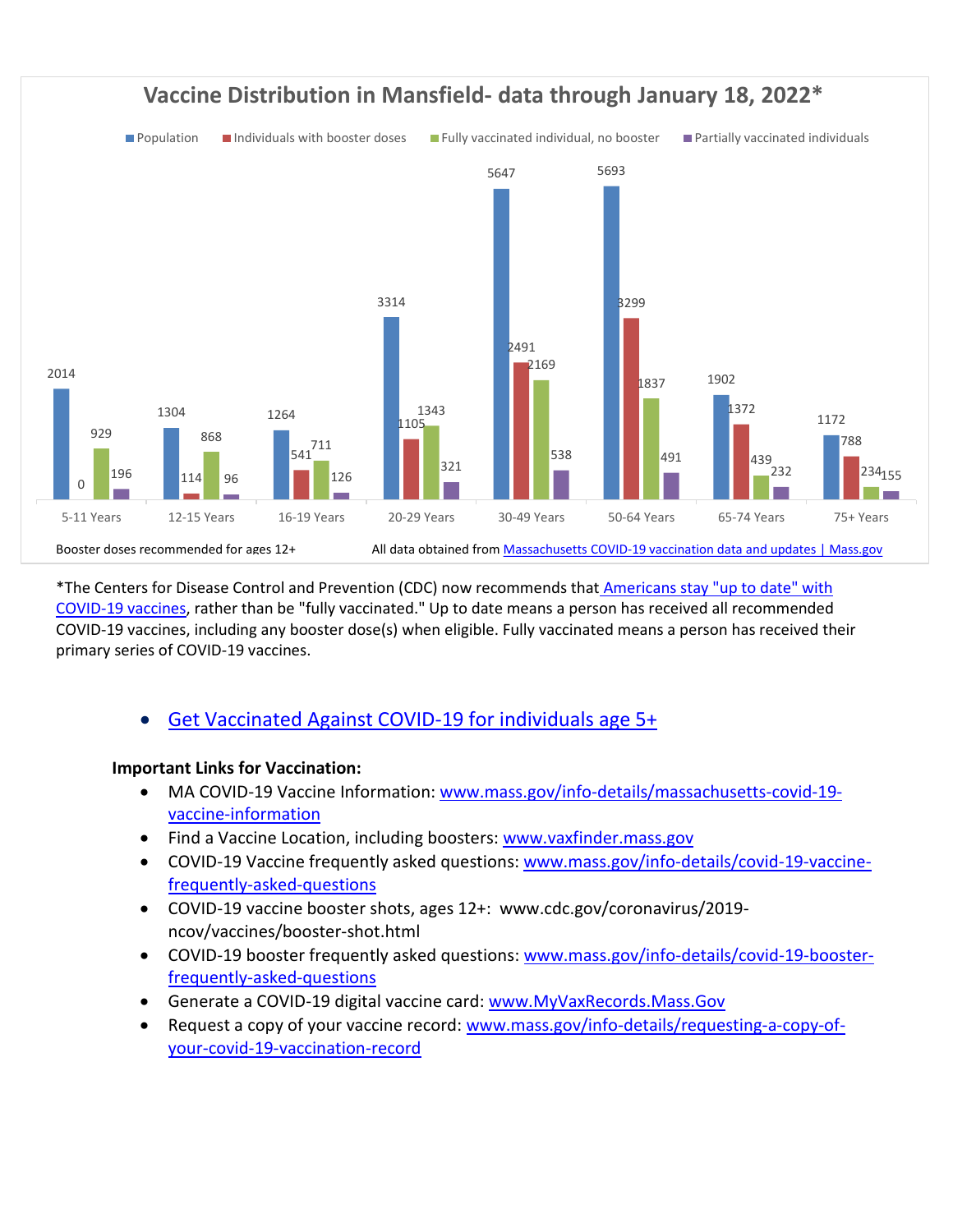

Parents: It's a fact! COVID-19 vaccination helps keep kids from getting seriously sick even if they do get COVID-19. Protect the health of your children by getting them vaccinated as soon as you can.

Learn 9 other important facts about COVID-19 vaccines for children ages 5 years old and up: https://bit.ly/3JEYCOW.

## • [Types of Masks and Respirators](https://www.cdc.gov/coronavirus/2019-ncov/prevent-getting-sick/types-of-masks.html)

Due to the rapid rise in cases in the Town of Mansfield, the Mansfield Board of Health has enacted an emergency order requiring masks for all individuals aged two years and above in all indoor public spaces, places of worship, or private spaces open to the public except where an individual is unable to wear a face covering due to a medical condition or disability. This mandate will be in place until February 28, 2022. Additional information can be found on the [Coronavirus](https://www.mansfieldma.com/536/Coronavirus-Information) webpage: Coronavirus [Information | Mansfield, MA \(mansfieldma.com\)](https://www.mansfieldma.com/536/Coronavirus-Information)

Correct and consistent [mask use](https://www.cdc.gov/coronavirus/2019-ncov/prevent-getting-sick/about-face-coverings.html) is a critical step everyone can take to prevent getting and spreading COVID-19. Masks work best when everyone wears them, but not all masks provide the same protection. When choosing a mask, look at how well it fits, how well it filters the air, and how many layers it has.

### **[Two important ways to make sure your mask works the best it can](https://www.cdc.gov/coronavirus/2019-ncov/your-health/effective-masks.html)**

- 1. **Make sure your mask fits snugly against your face.** Gaps can let air with respiratory droplets leak in and out around the edges of the mask
- 2. **Pick a mask with layers to keep your respiratory droplets in and others' out.** A mask with layers will stop more respiratory droplets getting inside your mask or escaping from your mask if you are sick.

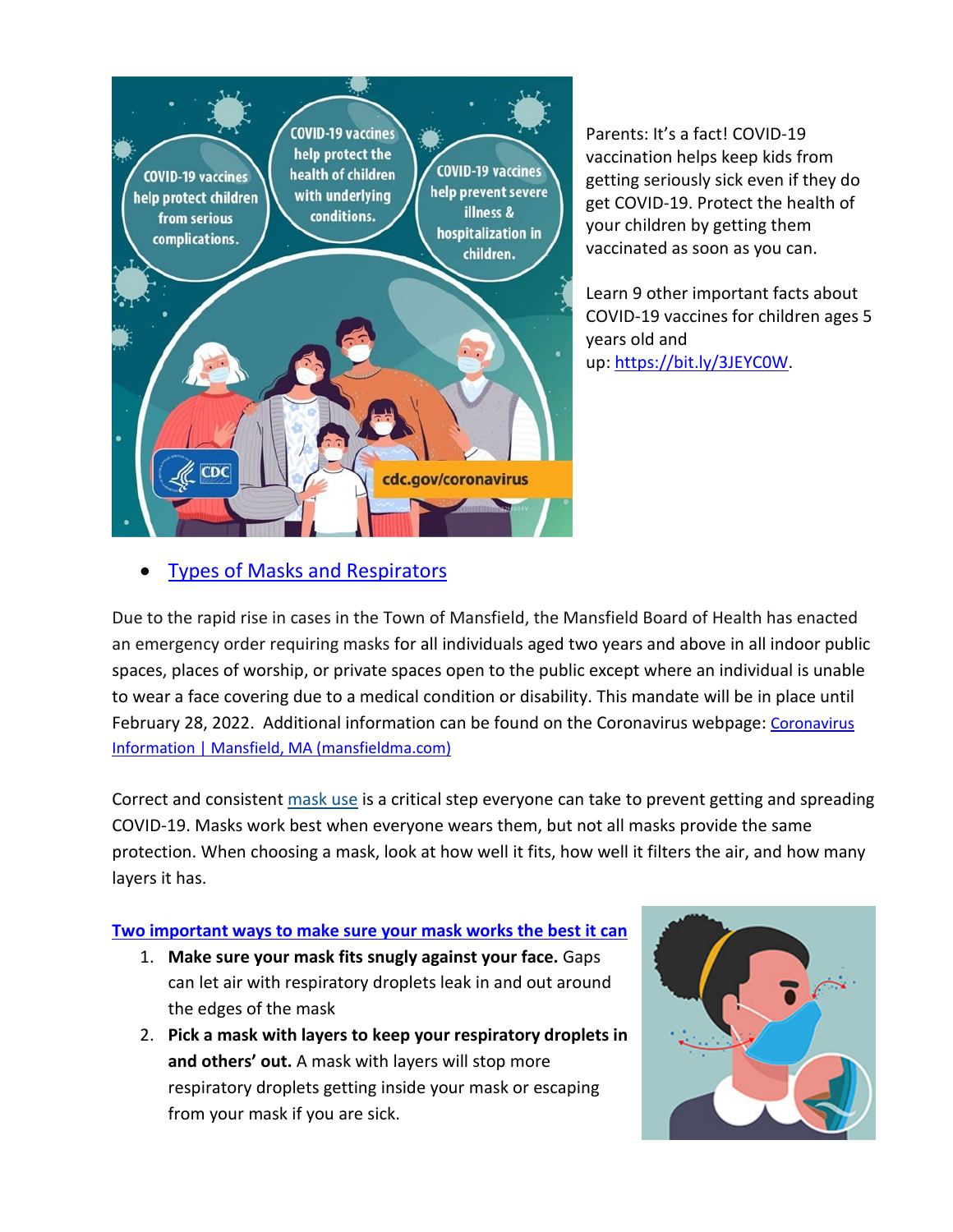## • [Free at-home COVID-19 Test kits](https://www.covidtests.gov/)

Every home in the U.S. is eligible to order 4 free at-home COVID-19 tests. The tests are completely free. Orders will usually ship in 7-12 days.

Order your tests now so you have them when you need them. Click here: **[Place Your Order for Free](https://special.usps.com/testkits)  [At-Home COVID-19 Tests](https://special.usps.com/testkits)**

Residential households in the U.S. can order one set of 4 free at-home tests from USPS.com. Here's what you need to know about your order:

- Limit of one order per residential address
- One order includes 4 individual rapid antigen COVID-19 tests
- Orders will ship free starting in late January

# **Get free at-home COVID-19 tests**

• [Isolation and Quarantine Guidance for the General Public](https://www.mass.gov/info-details/isolation-and-quarantine-guidance-for-the-general-public)

If you test positive for COVID-19, [it's important for you to](https://www.cdc.gov/coronavirus/2019-ncov/daily-life-coping/tell-your-contacts.html) tell your close contacts that they may have been exposed to COVID-19 so they can [quarantine,](https://www.cdc.gov/coronavirus/2019-ncov/your-health/quarantine-isolation.html) [get tested,](https://www.cdc.gov/coronavirus/2019-ncov/testing/diagnostic-testing.html) and wear a [well-fitting mask.](https://www.cdc.gov/coronavirus/2019-ncov/your-health/effective-masks.html) If they are infected, they could spread COVID-19 starting 2 days before they have any symptoms or test positive. By letting your close contacts know they may have been exposed to COVID-19, you are helping to protect them and everyone around them. Someone is still considered a close contact even if they were wearing a mask while they were around you.

If you are a close contact of someone with COVID, follow the DPH quarantine recommendations based on your vaccination status and ability to wear a well-fitting mask consistently and correctly. Regardless of vaccination status, all close contacts should avoid people who are at high risk of severe disease for 10 days.

Addition information about isolation and quarantine can be found at Covid Information | Mansfield, [MA \(mansfieldma.com\)](https://www.mansfieldma.com/601/Covid-Information) and [COVID-19 Isolation and Quarantine Guidance for the General Public |](https://www.mass.gov/info-details/covid-19-isolation-and-quarantine-guidance-for-the-general-public)  [Mass.gov](https://www.mass.gov/info-details/covid-19-isolation-and-quarantine-guidance-for-the-general-public)

• [Public Health Advisory regarding COVID-19 Testing](https://www.mass.gov/advisory/public-health-advisory-regarding-covid-19-testing)

The Massachusetts Department of Public Health advises all residents to seek COVID-19 tests when exhibiting [COVID symptoms,](https://www.mass.gov/info-details/about-covid-19#symptoms-) or five days following a known close contact with someone diagnosed with COVID pursuant to MA DPH quarantine and isolation protocols, updated in accordance with the new CDC guidance.

### **Important Links for Testing:**

- CDC's online COVID-19 Viral Testing Tool: [https://bit.ly/covid-testing-tool](https://bit.ly/covid-testing-tool?fbclid=IwAR2ddn7qeVY_b_v0O-rkK3en8x-EPMGTVlQDDSNZxwhZrjtH_hTNHEzYKP8)
- MA DPH COVID-19 Testing information:<https://www.mass.gov/covid-19-testing>